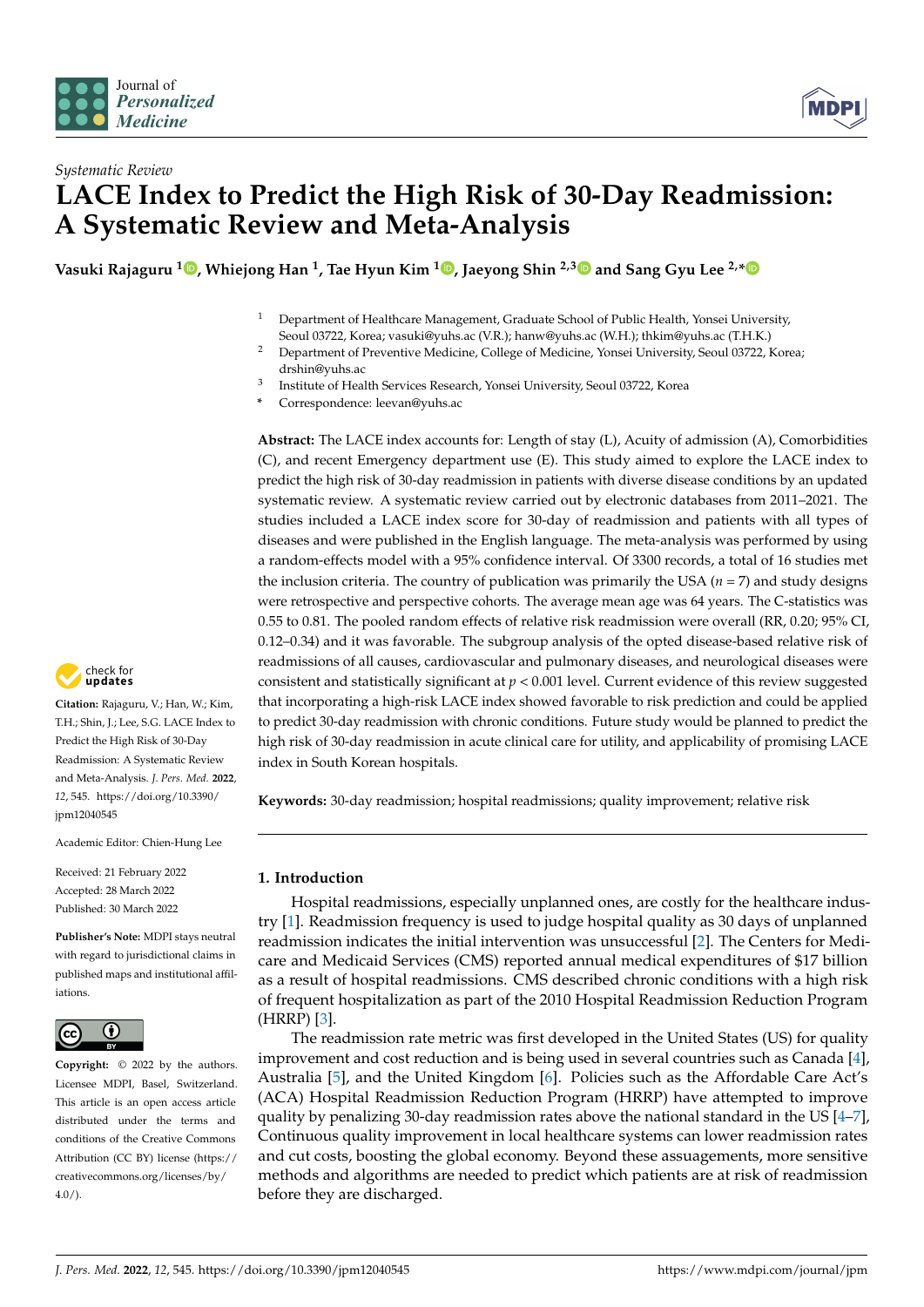There are several tools and scoring patterns that have been reported to measure or predict the risk of readmissions  $[8-10]$  $[8-10]$ . The LACE index is one of the most commonly used indices in the Canada [\[9–](#page-9-9)[11\]](#page-9-10), and US [\[12](#page-9-11)[–18\]](#page-10-0). The LACE index was first developed by van Walraven et al. [\[9\]](#page-9-9) to predict the risk of unplanned readmission or death within 30 days after hospital discharge in medical and surgical patients. The model was derived and validated based on administrative data with a C-statistic of 0.68. The model includes the length of hospitalization stay (L), acuity of the admission (A), comorbidities of patients (C), and the number of emergency department visits in the six months before admission (E). Scores ranging from "0" to "19" and greater than ten are considered high risk for 30-day readmission [\[9\]](#page-9-9). The higher scores indicate a high risk of readmission. This tool is widely used primarily because of its simplicity makes it usable in day-to-day clinical practice [\[9–](#page-9-9)[18\]](#page-10-0).

To this end LACE index was utilized in various settings including The Canadian Institute for Health Information (CIHI) evaluated the quality of care by suggesting 30-day unplanned readmissions in acute care that considered patient, hospital, and community factors [\[4](#page-9-3)[,10\]](#page-9-8). The UK used the Emergency Readmission to Hospital within 28 Days of Discharge to monitor readmissions [\[19\]](#page-10-1). In Australia, the Ministry of Health of the Western Australia provincial government used 30-day unplanned readmissions for surgical events and all cause admissions as a health service quality metric [\[20](#page-10-2)[–22\]](#page-10-3). However, there is a question as to whether it is appropriate to apply the indicator in other regions across a range of settings and populations.

Multiple studies have been conducted to address the unplanned 30-day readmission after discharge from the hospital, which becomes an indicator of the quality of the healthcare system in South Korea [\[23,](#page-10-4)[24\]](#page-10-5) and also stands to benefit from a reduction in hospital readmissions. However, the readmission rate is an index that can be calculated using administrative data along with the mortality rate. As a result, discussion around the appropriate use of the LACE index has been emphasized. The review of risk prediction for 30-day readmissions in a health care facility is a very important concern for economic as well as quality considerations. Therefore, this study aimed to review the scientific articles related to the LACE index systematically and undertake a meta-analysis of available data relevant to predict 30-day readmission.

#### **2. Materials and Methods**

This systematic review was registered with the International Prospective Register of Systematic Reviews (PROSPERO, CRD442021284055). We followed the Preferred Reporting Items for Systematic Reviews and Meta-analyses (PRISMA) reporting guideline [\[25,](#page-10-6)[26\]](#page-10-7) and check list (Supplementary Materials Table S1). This systematic review will be utilized and reported in compliance with our forthcoming research.

#### *2.1. Eligibility Criteria*

Studies were included based on the following criteria: (1) articles published from 2011 to 2021 (2) study design clearly stated 30-day readmission risk prediction with the LACE index (3) related content patients or they investigated the risk of inappropriate 30-day admission and predictive model based on the LACE score or measurements were performed with a valid standard or protocol. Studies were excluded if (1) the researchers did not have access to full-text (2) the methodologic quality of the studies was too low and non-relevant content of 30-day readmissions, and (3) conference, case reports, and review articles.

## *2.2. Search Strategy and Data Sources*

The literature was searched in the following electronic databases from October 2021 to December 2021, including PubMed, Embase, Scopus and Web of Science, and Cochrane library databases. The electronic search strategy was reviewed according to the Peer Review of Electronic Search Strategies, to enhance the quality. The reference lists of the included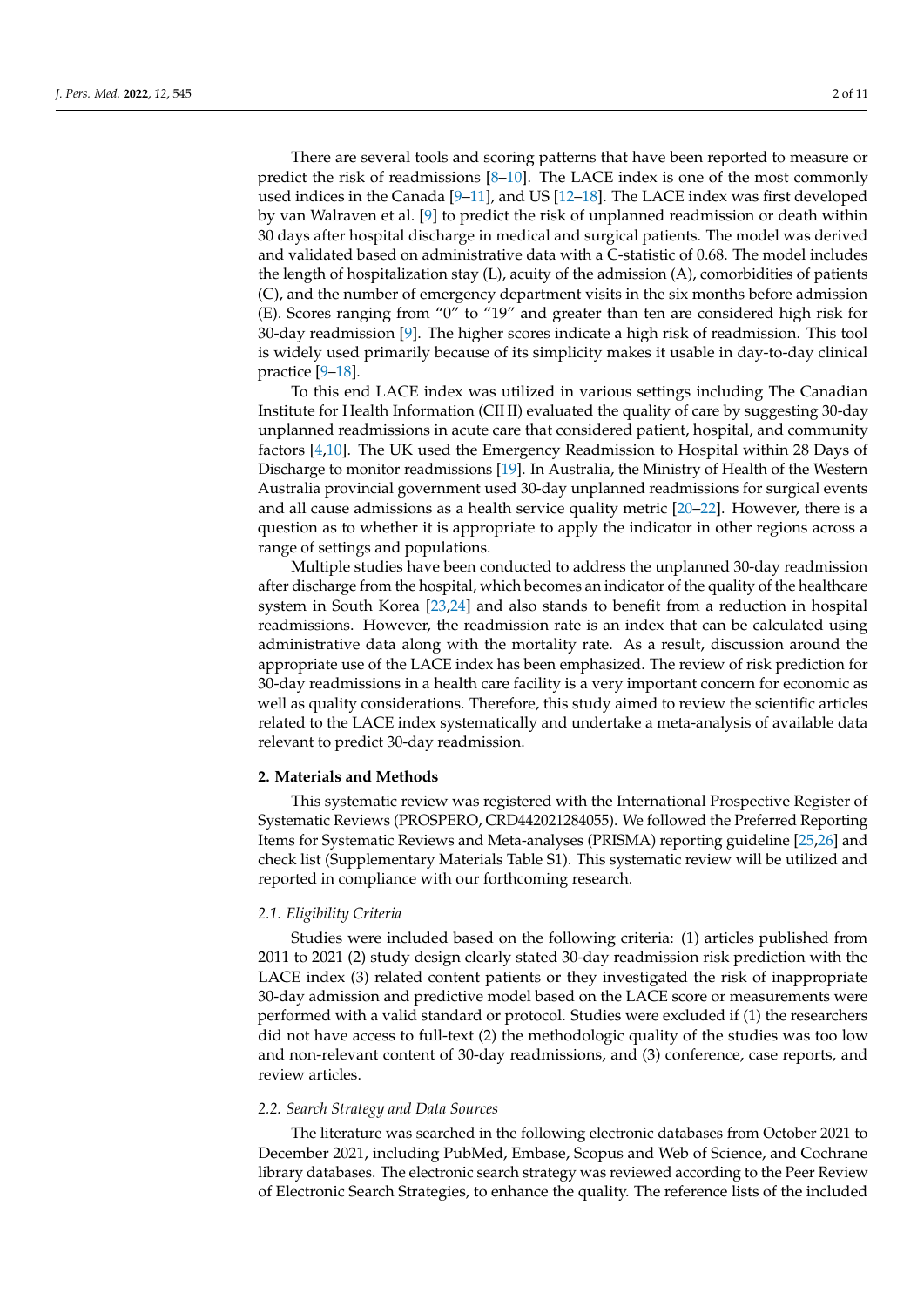studies were also hand-searched. No restriction regarding publication status or design was applied. The complete search strategy for the electronic database is provided in an example Supplementary Materials Table S2.

#### *2.3. Study Selection and Data Extraction*

The retrieved records were imported into the EndNote Ver.8 (Clarivate Analytics, Philadelphia, PA, USA), and then the duplicates were removed. The collected articles were restructured and numbered by order. Two independent researchers (V.R.; J.S.) screened the titles, abstracts, and full texts of potentially eligible studies. Data were extracted in PRISMA-ScR Checklist. The research team conducted the appraisal collaboratively and full-text versions were evaluated to determine inclusion and exclusion by two reviewers (J.S.; W.H.). The team supervisors (T.H.K; S.G.L) examined the reviewed articles to resolve any disagreements through several meetings. The reference lists of relevant articles were also examined for other potential eligibility for selection. It was followed by data extraction, including author names, publication year, sample size, study design, study period (years), primary outcome, time of readmission, measurement, type of readmissions (through an emergency visit, inpatient department, or both, transfer from the other hospitals), and findings. We then assessed for data evaluating study design, methodology, and reporting.

#### *2.4. Quality Assessment*

All the potentially relevant articles were extracted and reviewed in full by the same two authors for methodological validity before inclusion in the review using standardized methodological quality using the Cochrane Risk of Bias Tool for Risk Of Bias In Nonrandomized Studies (ACROBAT-NRSI) [\[27\]](#page-10-8). Disagreement on article consent was resolved by discussion between the third and fourth authors.

#### *2.5. Data Synthesis*

All the selected studies are divided into two groups, including 30-day readmission and no readmission. The total population considered as 30-day readmissions were 'Yes' (intervention group) and 'No' (control group). We performed the random-effects model meta-analyses to estimate the pooled risk ratios, and the 95% confidence intervals and heterogeneity of the studies outcomes were assessed using  $I^2$ , where no covariates are obvious contenders to explain the heterogeneity, random-effects meta-analysis is appropriate [\[28\]](#page-10-9). We also examined the 30-day readmission among those studies considering an undifferentiated high-risk chronic disease population.

#### **3. Results**

#### *3.1. Study Selection*

The electronic search yielded 3330 articles and 936 were selected based on title and abstract screening after removing the duplicates. From those, 657 articles were assessed for eligibility. 634 articles did not meet the eligibility criteria or there was non-availability of full-text access, and they were thus excluded. Of these, 16 studies were selected for an in-depth review process. The selection process of the articles is given in the flow diagram in Figure [1.](#page-3-0)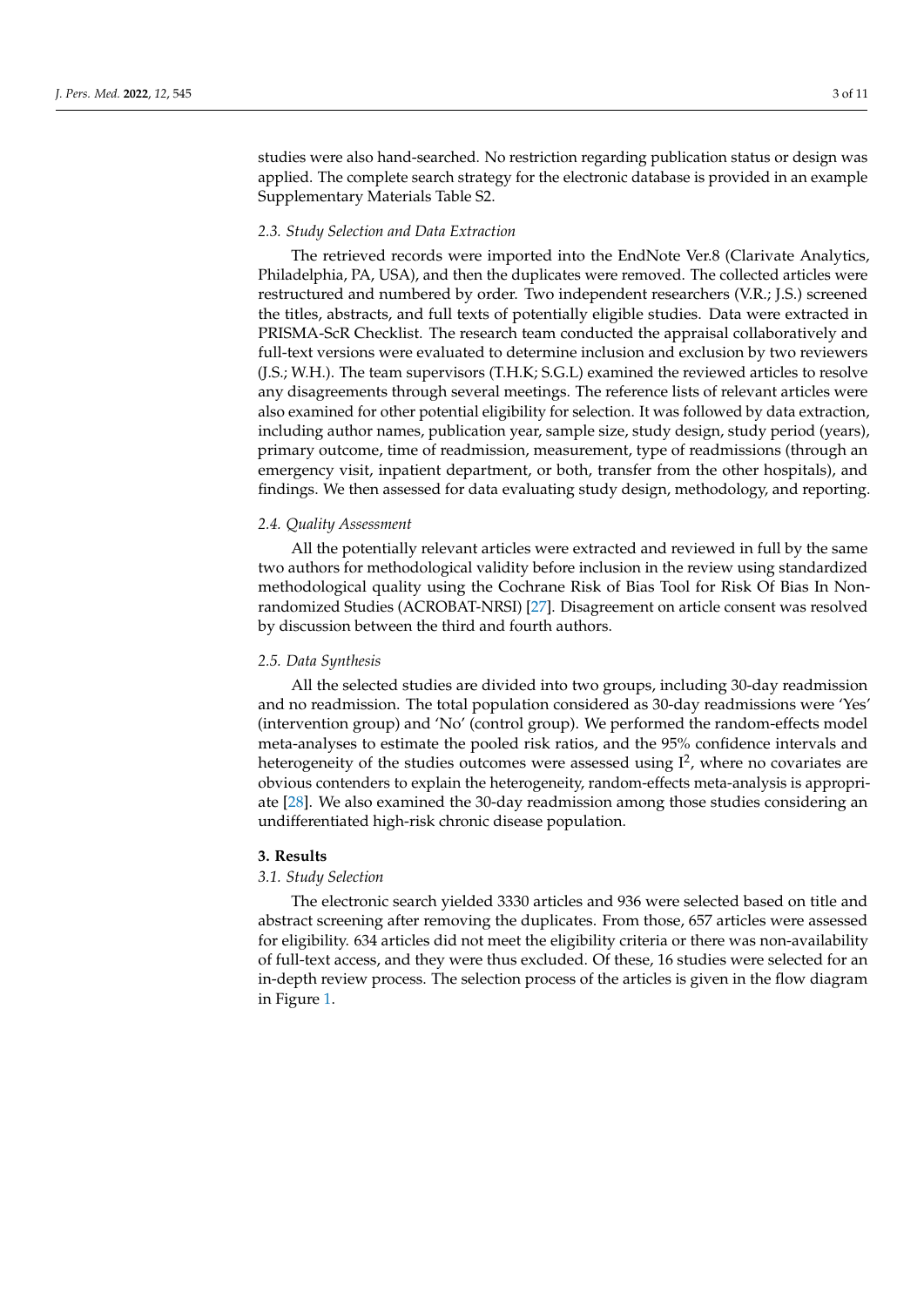<span id="page-3-0"></span>

**Figure 1.** Flow diagram of studies included in the review based on the Preferred Reporting Items **Figure 1.** Flow diagram of studies included in the review based on the Preferred Reporting Items for for Systematic Review and Meta-Analysis Guidelines. Systematic Review and Meta-Analysis Guidelines.

## *3.2. Characteristics of the Review Articles 3.2. Characteristics of the Review Articles*

 $T_{\text{tot}}$  articles included. Table 1 summarizes the characteristics of the characteristics of the characteristics of the characteristics of the characteristics of the characteristics of the characteristics of the characte reviewed studies. Most of the studies were conducted in the USA  $(n = 7)$ , Canada  $(n = 2)$ , Australia ( $n = 3$ ), Singapore ( $n = 2$ ) and UK ( $n = 2$ ). Most of studies were retrospective cohort design ( $n = 14$ ), prospective ( $n = 1$ ) and Survey ( $n = 1$ ). The target population were cardiovascular diseases (*n* = 4), respiratory diseases [Chronic obstructive pulmonary disease<br>Cardio (COPD) and pneumonia]  $(n = 3)$ , all-cause admissions  $(n = 7)$ , and neurological conditions including surgery  $(n = 2)$ . The study setting and data resources were university hospitals  $h = 9$ , public hospitals  $(h - 2)$ , public hospitals  $(h - 2)$ , and administrative healthcare database (*n* = 2). Data collection period ranged from one year (hospital data)<br>*h*ealthcare database (*n* = 2). Data collection period ranged from one year (hospital data) to 10 years (National Health care data), which was an average period between 2003 and<br>2010 . All the starting the data data is the starting of 210 2018. All the studies included adult patients aged  $\geq$ 18 years, and the mean age ranged from 55–72 years have been reported. The measurable variables are baseline data and score of LACE index (*n* = 11) only and a combination of hospital score or LACE+ index (*n*  $\sim$  0.14) or  $\sim$  11,  $\sim$  11,  $\sim$  6.28, 1 = 6). Most of the studies analyzed the prediction model of 30-day readmission by using (*n* = 6). Most of the studies analyzed the prediction model of 30-day readmission by using logistic regression analysis. The prediction model outcomes included all-cause admissions<br>( sions (*n* = 7), cardiovascular, and pulmonary diseases (*n* = 7), and neurological conditions (*n* = 7), cardiovascular, and pulmonary diseases (*n* = 7), and neurological conditions (*n* = 2) (*n* = 2) including surgery. (Table 1). including surgery. (Table [1\)](#page-4-0).There were sixteen articles included. Table [1](#page-4-0) summarizes the characteristics of the (*n* = 9) tertiary and referral hospitals (*n* = 3), public hospitals (*n* = 2), and administrative from 55–72 years have been reported. The measurable variables are baseline data and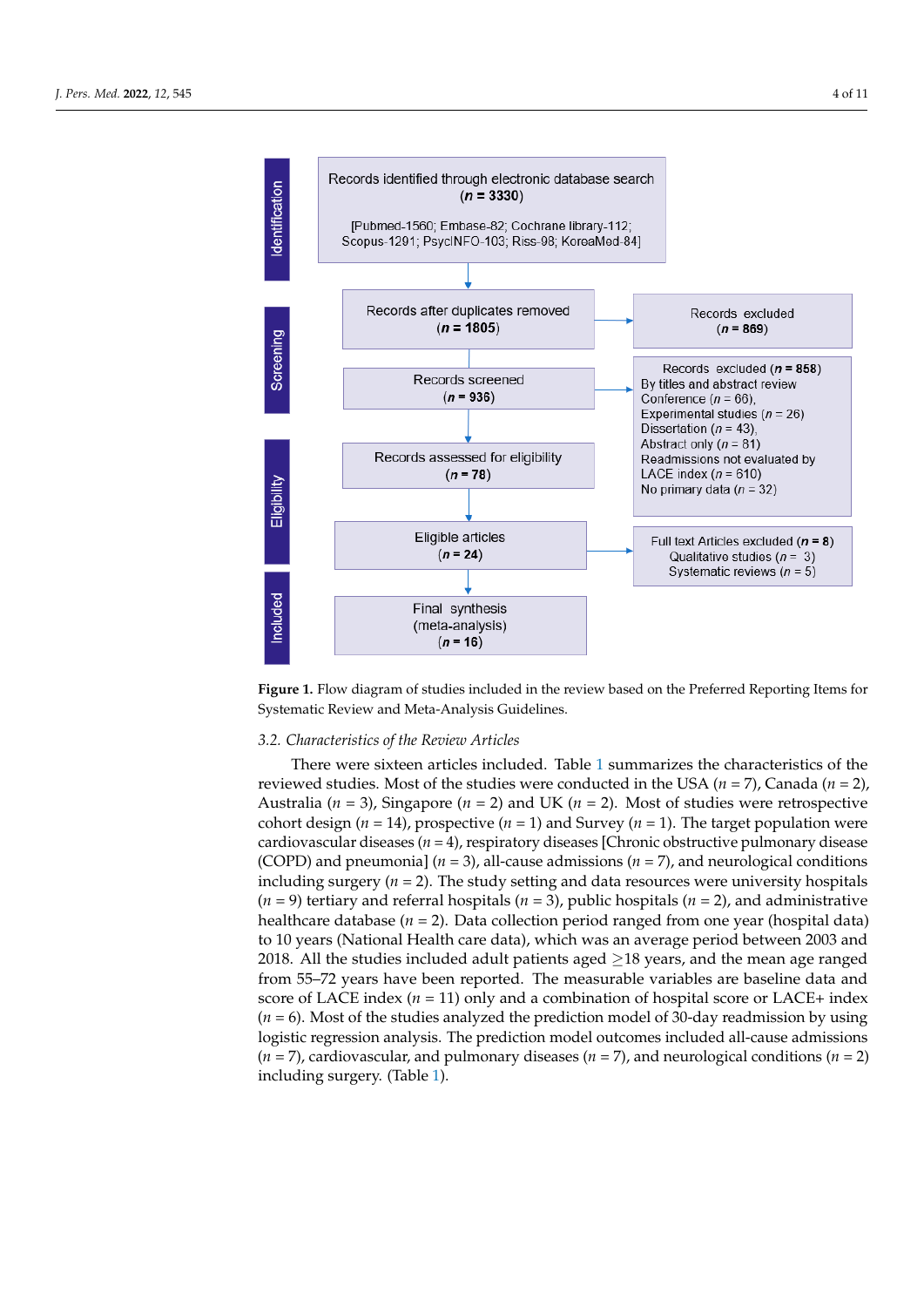| Author (s)                 |           | <b>Study Design/Data Source</b> |                        | Period    | <b>Target</b><br>Population | Measurement<br>/Analysis<br>Model                                 | Outcome                           | <b>Risk of Bias</b> |
|----------------------------|-----------|---------------------------------|------------------------|-----------|-----------------------------|-------------------------------------------------------------------|-----------------------------------|---------------------|
| Caplan et al. [12]         | RC        | <b>EMR</b>                      | University<br>hospital | 2017-2018 | Brain tumor                 | LACE index                                                        | $30 - 90$ day<br>readmission      | NA                  |
| Damery et al. [19]         | RC        | <b>EMR</b>                      | University<br>hospital | 2013-2014 | All cause                   | LACE index                                                        | $30$ -day<br>readmission          | Low                 |
| Dobler et al. [20]         | <b>RC</b> | <b>EMR</b>                      | Tertiary<br>hospital   | 2006-2016 | Pneumonia                   | LACE index                                                        | 30-day<br>readmission             | Low                 |
| Gruneir et al. [10]        | RC        | Data base                       | OHIP                   | 2007      | All cause                   | LACE index                                                        | $30$ -day<br>readmission          | Low                 |
| Hakim et al. [21]          | RC        | <b>EMR</b>                      | University<br>hospital | 2006-2016 | COPD                        | LACE index                                                        | 30-day<br>readmission             | Low                 |
| Ibrahim et al. [13]        | RC        | <b>EMR</b>                      | University<br>hospital | 2016-2018 | HF                          | <b>HOSPITAL</b><br>Score, LACE<br>index, LACE+<br>index           | $30$ -day<br>readmission          | Moderate            |
| Labrosciano<br>et al. [22] | RC        | Data base                       | NHS-PAS                | 2017-2019 | All cause                   | LACE index                                                        | age-specific<br>readmis-<br>sions | Low                 |
| Linzey et al. [14]         | <b>RC</b> | <b>EMR</b>                      | University<br>hospital | 2017      | Nuro<br>surgery             | LACE index                                                        | $30$ -day<br>readmission          | NA                  |
| Miller et al. [15]         | Survey    | <b>EMR</b>                      | Referral<br>hospital   | 2015      | All cause                   | LACE index                                                        | $30$ -day<br>readmission          | Low                 |
| Robinson et al. [16]       | RC        | <b>EMR</b>                      | University<br>hospital | 2015-2016 | All cause                   | LACE index.<br><b>HOSPITAL</b><br>score                           | $30$ -day<br>readmission          | Moderate            |
| Regmi et al. [17]          | <b>RC</b> | <b>EMR</b>                      | University<br>hospital | 2016-2018 | HF                          | <b>HOSPITAL</b><br>score, LACE<br>index, and<br><b>RAHF</b> scale | $30$ -day<br>readmission          | Moderate            |
| Wang et al. [18]           | RC        | <b>EMR</b>                      | Public<br>hospital     | 2011-2015 | HF                          | LACE index                                                        | $30$ -day<br>readmission          | Low                 |
| Yazdan et al. [11]         | PC        | <b>EMR</b>                      | University<br>hospital | 2012-2013 | HF                          | LACE index                                                        | $30$ -day<br>readmission          | Low                 |
| Low et al. $[29]$          | RC        | <b>EMR</b>                      | Public<br>hospital     | 2012      | <b>COPD</b>                 | LACE index                                                        | $30$ -day<br>readmission          | Low                 |
| Tan et al. [30]            | RC        | <b>EMR</b>                      | Tertiary<br>hospital   | 2006-2010 | All cause                   | LACE index                                                        | $30$ -day<br>readmission          | Moderate            |
| Cotter et al. [31]         | RC        | <b>EMR</b>                      | University<br>hospital | 2010      | All cause                   | LACE index                                                        | $30$ -day<br>readmission          | Low                 |

<span id="page-4-0"></span>**Table 1.** Summary of the Included Studies Regarding Lace index to predict 30-day readmissions with Quality Assessed Using the Cochrane Risk of Bias Tool.

EMR = Electronic medical record; RC = Retrospective Cohort; NHI = National Health insurance; PAS = patient administrative system; OHIP = Ontario Health Insurance Plan; HF = Heart failure (includes congestive heart failure); COPD = Chronic obstructive pulmonary diseases.

#### *3.3. Meta-Analysis*

Table [2](#page-5-0) summarizes the baseline characteristics of all the selected studies and data were utilized for meta-analysis. The meta-analysis findings for the C-statistics are practically more or less the same in all the LACE index implementation strategies. The risk prediction model was developed by using the cohort data based on study populations, categorized: 30-day readmissions 'Yes' or 'No' (Table [2\)](#page-5-0).

The meta-analysis results for each statistic are shown in Figures [2](#page-5-1) and [3.](#page-6-0) The overall pooled relative risk (RR) of readmission within 30-day readmission was 20% (95% CI, 0.13–0.29;  $p < 0.001$ ) (Figure [2\)](#page-5-1). Variability in readmission RR was high ( $I^2 = 100\%$ ). This finding was consistent with the risk prediction in highly favorable and associated relative risks for 30-day readmissions.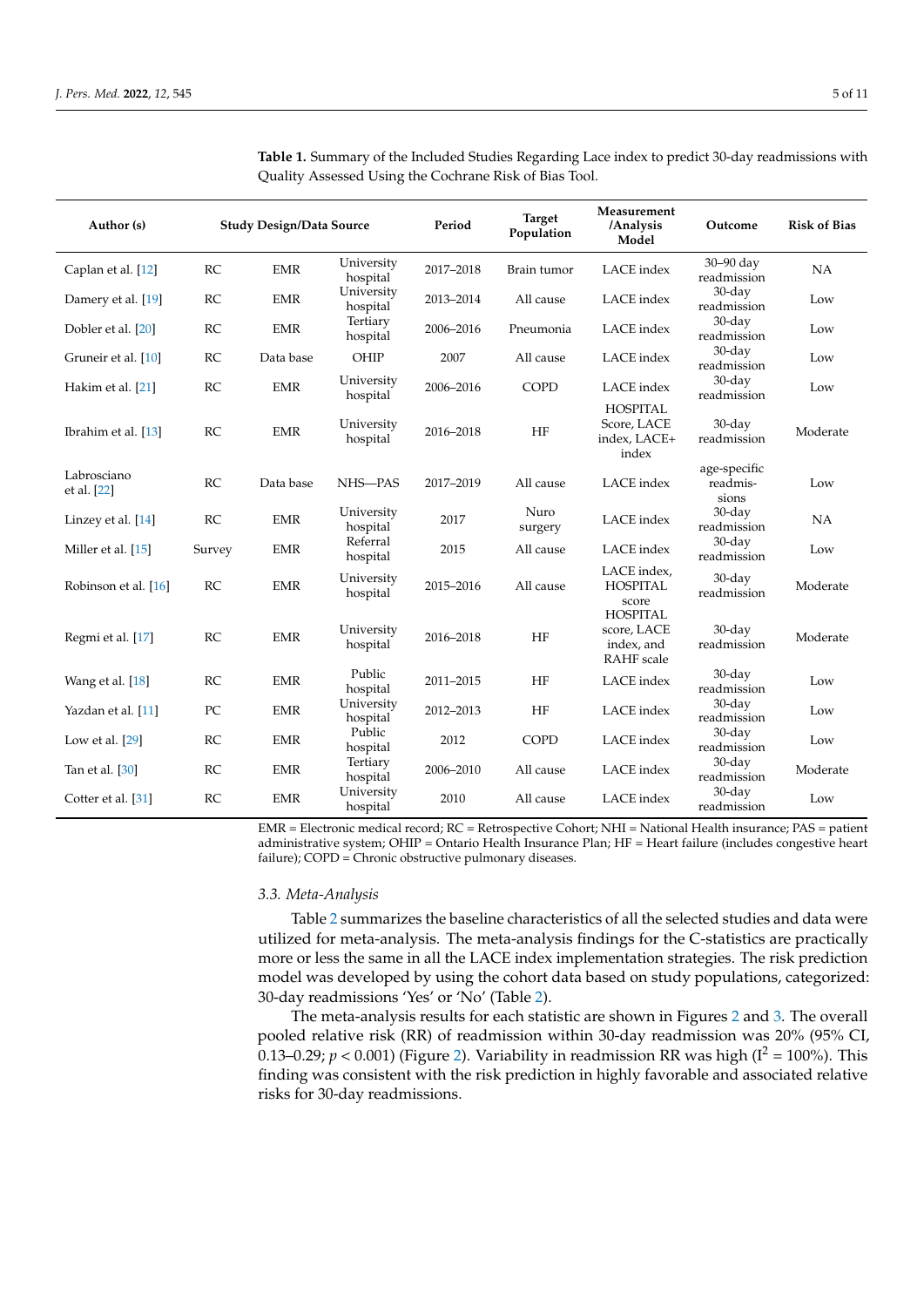|                         | Age (Mean) | Sex (Female, %) | 30-Day Readmission |        |         |           |
|-------------------------|------------|-----------------|--------------------|--------|---------|-----------|
| <b>Studies</b>          |            |                 | Total              | Yes    | No      | C-Stat    |
| Caplan et al. [12]      | 62         | 50              | 238                | 31     | 207     | 0.69      |
| Damery et al. [19]      | 55         | 63              | 84,815             | 4541   | 84,815  | 0.81      |
| Dobler et al. [20]      | 62         | NΑ              | 4508               | 636    | 3872    | 0.57      |
| Gruneir et al. [10]     | 65         | 68              | 26,045             | 8854   | 17,191  | <b>NA</b> |
| Hakim et al. [21]       | 59         | 55              | 2662               | 847    | 1815    | 0.63      |
| Ibrahim et al. [13]     | 68         | 63              | 692                | 189    | 503     | 0.57      |
| Labrosciano et al. [22] | 98         | 40              | 829                | 98     | 731     | 0.62      |
| Linzey et al. [14]      | 58         | 51              | 1242               | 104    | 1138    | 0.62      |
| Miller et al. [15]      | 65         | 44              | 359                | 78     | 281     | 0.68      |
| Robinson et al. [16]    | 62         | 48              | 432                | 35     | 397     | 0.58      |
| Regmi et al. [17]       | 67         | 60              | 1370               | 507    | 863     | 0.67      |
| Wang et al. [18]        | 57         | 47              | 253                | 62     | 191     | 0.56      |
| Yazdan et al. [11]      | 73         | 45              | 378                | 105    | 273     | 0.59      |
| Low et al. $[29]$       | 67         | 55              | 5862               | 572    | 5290    | 0.63      |
| Tan et al. [30]         | >21        | 59              | 143,376            | 15,826 | 111,724 | 0.72      |
| Cotter et al. [31]      | 85         | 50              | 507                | 90     | 417     | 0.55      |

<span id="page-5-0"></span>**Table 2.** Baseline Characteristics of LACE Index to Predict Risk of 30-day Readmissions of selected studies.

<span id="page-5-1"></span>C-stat = C-statistics; NA = not applicable.

|                                                   | <b>Risk Ratio</b>     | <b>Risk Ratio</b>                                                                                        |
|---------------------------------------------------|-----------------------|----------------------------------------------------------------------------------------------------------|
| <b>Study or Subgroup</b>                          | M-H, Random, 95% CI   | M-H, Random, 95% CI                                                                                      |
| Caplan et al., 2019                               | $0.15$ [0.11, 0.21]   |                                                                                                          |
| Damery et al., 2017                               | $0.05$ [0.05, 0.06]   |                                                                                                          |
| Dobler et al., 2020                               | $0.16$ [0.15, 0.18]   |                                                                                                          |
| Gruneir et al., 2011                              | $0.52$ [0.51, 0.52]   |                                                                                                          |
| Hakim et al., 2018                                | $0.47$ [0.44, 0.50]   |                                                                                                          |
| Ibrahim et al., 2020                              | $0.38$ [0.33, 0.43]   |                                                                                                          |
| Labrosciano et al., 2020                          | $0.13$ [0.11, 0.16]   |                                                                                                          |
| Linzey et al., 2020                               | $0.09$ $[0.08, 0.11]$ |                                                                                                          |
| Miller et al., 2018                               | $0.28$ [0.23, 0.34]   |                                                                                                          |
| Regmi et al., 2020                                | $0.59$ [0.54, 0.64]   |                                                                                                          |
| Robinson et al., 2017                             | $0.09$ [0.06, 0.12]   |                                                                                                          |
| Wang et al., 2014                                 | $0.32$ [0.26, 0.41]   |                                                                                                          |
| Yazdan-Ashoori et al., 2016                       | $0.38$ [0.32, 0.46]   |                                                                                                          |
| Low et al., 2016                                  | $0.11$ [0.10, 0.12]   |                                                                                                          |
| Tan et al., 2013                                  | $0.14$ [0.14, 0.14]   |                                                                                                          |
| Cotter et al., 2012                               | $0.22$ [0.18, 0.26]   |                                                                                                          |
| <b>Total (95% CI)</b>                             | $0.20$ [0.12, 0.34]   |                                                                                                          |
|                                                   |                       | 0.05<br>0.2<br>5<br>20                                                                                   |
|                                                   |                       |                                                                                                          |
|                                                   |                       | Favours [Readmission]<br>Favours [No readmission]                                                        |
|                                                   |                       | Heterogeneity: Tau <sup>2</sup> = 1.03; Chi <sup>2</sup> = 25389.13, df = 15 (P < 0.00001); $1^2$ = 100% |
| Test for overall effect: $Z = 6.24$ (P < 0.00001) |                       |                                                                                                          |

**Figure 2.** Forest plot of LACE Risk Ratio for 30-day hospital admissions with LACE index in overall studies [\[12–](#page-9-11)[22,](#page-10-3)[29](#page-10-13)[–31\]](#page-10-15). Boxes indicate the risk ratios (RRs); whiskers, 95% CIs; diamonds, pooled RR of readmission; vertical straight lines, overall pooled RR of 1.00. M-H = Mantel-Haenszel; CI = confidence interval.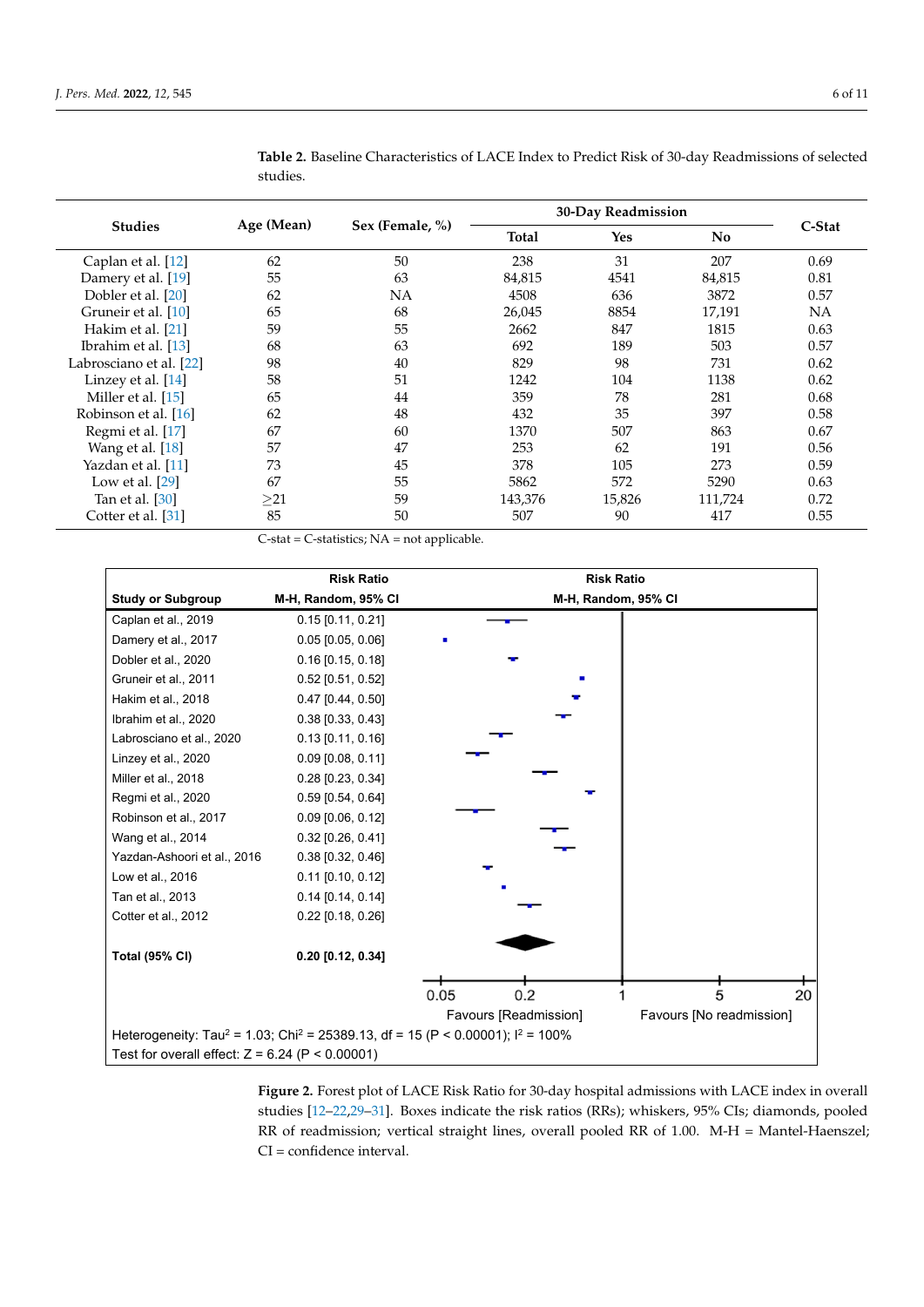As several diseases were assessed, we opted to include these in subgroup analysis of readmissions and the results were: all-cause 16% (95% CI, 0.07–0.36; *p* < 0.001), cardiovascular and pulmonary diseases 30% (95% CI, 0.17–0.53; *p* < 0.001) and two neurological diseases 11% (95% CI, 0.07–0.19; *p* < 0.001). Cardiovascular and pulmonary disease related readmissions are showed a higher risk for 30-day readmission than other conditions (Figure [3\)](#page-6-0). The testing model results were associated with the relative risk and favorable to 30-day readmissions.

<span id="page-6-0"></span>

| (A)                                                                                                     | <b>Risk Ratio</b>   | <b>Risk Ratio</b>   |                       |                          |  |  |  |
|---------------------------------------------------------------------------------------------------------|---------------------|---------------------|-----------------------|--------------------------|--|--|--|
| <b>Study or Subgroup</b>                                                                                | M-H, Random, 95% CI |                     |                       | M-H, Random, 95% CI      |  |  |  |
| Cotter et al., 2012                                                                                     | $0.22$ [0.18, 0.26] |                     |                       |                          |  |  |  |
| Damery et al., 2017                                                                                     | $0.05$ [0.05, 0.06] |                     |                       |                          |  |  |  |
| Gruneir et al., 2011                                                                                    | 0.52 [0.51, 0.52]   |                     |                       |                          |  |  |  |
| Labrosciano et al., 2020                                                                                | $0.13$ [0.11, 0.16] |                     |                       |                          |  |  |  |
| Miller et al., 2018                                                                                     | 0.28 [0.23, 0.34]   |                     |                       |                          |  |  |  |
| Robinson et al., 2017                                                                                   | $0.09$ [0.06, 0.12] |                     |                       |                          |  |  |  |
| Tan et al., 2013                                                                                        | $0.14$ [0.14, 0.14] |                     |                       |                          |  |  |  |
|                                                                                                         |                     |                     |                       |                          |  |  |  |
| <b>Total (95% CI)</b>                                                                                   | $0.16$ [0.07, 0.36] | 0.02                | 0.1                   | 10<br>50<br>1            |  |  |  |
| <b>Total events</b>                                                                                     |                     |                     | Favours [Readmission] | Favours [No readmission] |  |  |  |
| Heterogeneity: Tau <sup>2</sup> = 1.15; Chi <sup>2</sup> = 22927.27, df = 6 (P < 0.00001); $1^2$ = 100% |                     |                     |                       |                          |  |  |  |
| Test for overall effect: $Z = 4.48$ (P < 0.00001)                                                       |                     |                     |                       |                          |  |  |  |
| (B)                                                                                                     | <b>Risk Ratio</b>   |                     |                       | <b>Risk Ratio</b>        |  |  |  |
| <b>Study or Subgroup</b>                                                                                | M-H, Random, 95% CI | M-H, Random, 95% CI |                       |                          |  |  |  |
| Dobler et al., 2020                                                                                     | $0.16$ [0.15, 0.18] |                     |                       |                          |  |  |  |
| Hakim et al., 2018                                                                                      | $0.47$ [0.44, 0.50] |                     |                       |                          |  |  |  |
| Ibrahim et al., 2020                                                                                    | $0.38$ [0.33, 0.43] |                     |                       |                          |  |  |  |
| Low et al., 2016                                                                                        | $0.11$ [0.10, 0.12] |                     |                       |                          |  |  |  |
| Regmi et al., 2020                                                                                      | $0.59$ [0.54, 0.64] |                     |                       |                          |  |  |  |
| Wang et al., 2014                                                                                       | $0.32$ [0.26, 0.41] |                     |                       |                          |  |  |  |
| Yazdan-Ashoori et al., 2016                                                                             | $0.38$ [0.32, 0.46] |                     |                       |                          |  |  |  |
|                                                                                                         |                     |                     |                       |                          |  |  |  |
| <b>Total (95% CI)</b>                                                                                   | $0.30$ [0.17, 0.53] | 0.02                | 0.1                   | 10<br>50<br>1            |  |  |  |
| <b>Total events</b>                                                                                     |                     |                     | Favours [Readmission] | Favours [No readmission] |  |  |  |
| Heterogeneity: Tau <sup>2</sup> = 0.59; Chi <sup>2</sup> = 1587.48, df = 6 (P < 0.00001); $I^2$ = 100%  |                     |                     |                       |                          |  |  |  |
| Test for overall effect: $Z = 4.12$ (P < 0.00001)                                                       |                     |                     |                       |                          |  |  |  |
| (C)                                                                                                     | <b>Risk Ratio</b>   |                     |                       | <b>Risk Ratio</b>        |  |  |  |
| <b>Study or Subgroup</b>                                                                                | M-H, Random, 95% CI |                     |                       | M-H, Random, 95% CI      |  |  |  |
| Caplan et al., 2019                                                                                     | $0.15$ [0.11, 0.21] |                     |                       |                          |  |  |  |
| Linzey et al., 2020                                                                                     | $0.00$ [0.08, 0.11] |                     |                       |                          |  |  |  |
|                                                                                                         |                     |                     |                       |                          |  |  |  |
|                                                                                                         |                     |                     |                       |                          |  |  |  |
| <b>Total (95% CI)</b>                                                                                   | $0.11$ [0.07, 0.19] | 0.02                | 0.1                   | 10<br>50                 |  |  |  |
| Total events<br>Favours [Readmission]<br>Favours [No readmission]                                       |                     |                     |                       |                          |  |  |  |
| Heterogeneity: Tau <sup>2</sup> = 0.10; Chi <sup>2</sup> = 6.57, df = 1 (P = 0.01); $1^2$ = 85%         |                     |                     |                       |                          |  |  |  |
| Test for overall effect: $Z = 8.74$ (P < 0.00001)                                                       |                     |                     |                       |                          |  |  |  |

**Figure 3.** Forest plot of LACE Risk Ratio for 30-day hospital admissions with LACE index in by different disease conditions based on the selected studies. (**A**). All cause readmissions [\[10,](#page-9-8)[15](#page-9-14)[,16,](#page-10-11) [19](#page-10-1)[,22](#page-10-3)[,30](#page-10-14)[,31\]](#page-10-15), (**B**), Cardiovascular and Pulmonary conditions [\[11](#page-9-10)[,13,](#page-9-12)[17,](#page-10-12)[18](#page-10-0)[,20,](#page-10-2)[21,](#page-10-10)[29\]](#page-10-13); (**C**) Neurological conditions [\[12,](#page-9-11)[14\]](#page-9-13). Boxes indicate risk ratios (RRs); whiskers, 95% CIs; diamonds, pooled RR of readmission; vertical straight lines, overall pooled RR at 1.00 level. M-H = Man-tel-Haenszel; CI = confidence interval.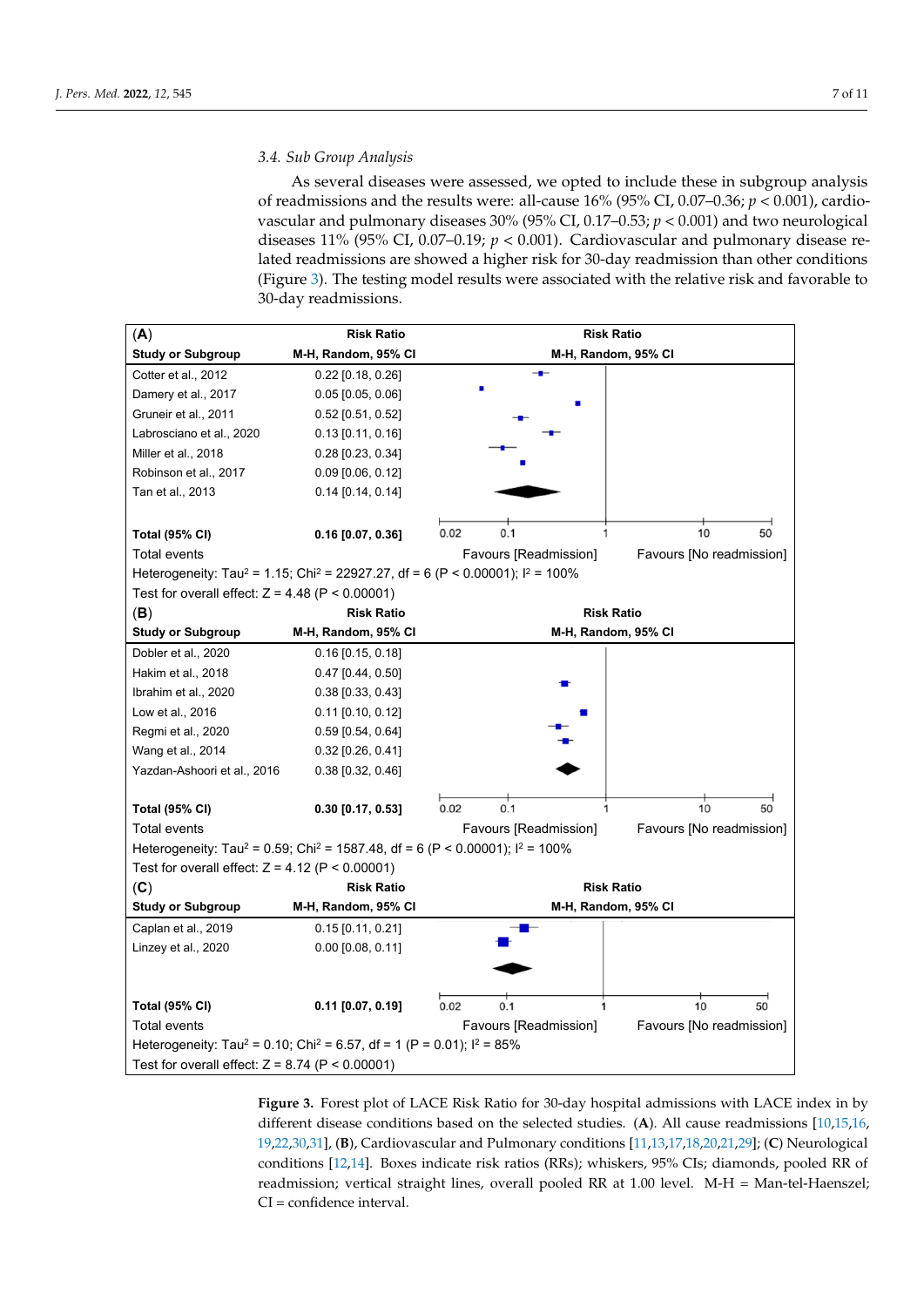## **4. Discussion**

In this systematic review and meta-analysis study, we performed a scientific literature search with specified inclusion and exclusion criteria and meta-analysis. The primary aim of this study was to assess how well the LACE index was able to predict the highrisk 30-day readmissions by using the cohort data. To calculate the overall estimates of the readmission, we used a randomized effects model o predict the high risk of 30-day readmission by incorporating both readmission and no readmission study variation.

To our knowledge, this systematic review provides the first and in-depth assessment of the LACE index to predict the high risk of 30-day readmissions and includes most of the updated contemporary studies. Our updated literature search identified sixteen studies, most of which are the focused retrospective [\[12–](#page-9-11)[14,](#page-9-13)[16–](#page-10-11)[22](#page-10-3)[,29](#page-10-13)[–31\]](#page-10-15), and prospective [\[11\]](#page-9-10) cohort and the survey found one in each study design, the source of data included university hospital [\[11–](#page-9-10)[14,](#page-9-13)[16,](#page-10-11)[17,](#page-10-12)[19](#page-10-1)[,21](#page-10-10)[,31\]](#page-10-15) public hospital [\[18,](#page-10-0)[29\]](#page-10-13), tertiary or referral hospital [\[15,](#page-9-14)[20,](#page-10-2)[22\]](#page-10-3) and administrative health database [\[10,](#page-9-8)[22\]](#page-10-3). The data collection was taken in USA [\[12–](#page-9-11)[18\]](#page-10-0), Canada  $[9-11]$  $[9-11]$  both of which have significant populations, Australia  $[20-22]$  $[20-22]$ , UK  $[19,31]$  $[19,31]$ and Singapore [\[29](#page-10-13)[,30\]](#page-10-14) of these South Korea descents.

Numerous studies have been reported on the performance of the LACE index for 30-day readmission risk prediction, some of these have typically been conducted in small patient populations [\[14](#page-9-13)[,16,](#page-10-11)[29\]](#page-10-13) of adults [\[30\]](#page-10-14), middle [\[12](#page-9-11)[,14](#page-9-13)[,16](#page-10-11)[,18](#page-10-0)[–21\]](#page-10-10), and older aged [\[10,](#page-9-8)[11](#page-9-10)[,13](#page-9-12)[,15](#page-9-14)[,17](#page-10-12)[,22](#page-10-3)[,31\]](#page-10-15) group. The major disease conditions were included; cardiovascular disease [\[11](#page-9-10)[,17,](#page-10-12)[18\]](#page-10-0), chronic obstructive pulmonary disease [\[20,](#page-10-2)[21,](#page-10-10)[29\]](#page-10-13), all-cause [\[10,](#page-9-8)[15,](#page-9-14) [16](#page-10-11)[,19](#page-10-1)[,30,](#page-10-14)[31\]](#page-10-15) and neurosurgery [\[26](#page-10-7)[,30\]](#page-10-14). These variabilities may be due to the varied disease settings including heart failure, craniotomy, neurosurgery, COPD, and pneumonia in the included studies. Interestingly, lung disease patients such as pneumonia and COPD appear to have the greatest risk of readmission, whereas all-cause is relatively low risk as expected. Variability may also be due to the use of LACE+ in addition to standard LACE. Despite a similar name LACE+ is quite different from LACE, having been derived from a logistic regression model [\[16\]](#page-10-11).

The LACE index was first developed by van Walraven et al. in 2010 [\[9\]](#page-9-9) to predict the risk of unplanned readmission or death within 30 days after hospital discharge in medical and surgical patients. The model was derived and validated based on administrative data with a C-statistic of 0.68. The model includes the length of hospitalization stay (L), acuity of the admission (A), comorbidities of patients (C), and the number of emergency department visits in the six months before admission (E). All of these variables were frequently cited in all the reviewed studies. However, some studies have been reported LACE index was fair to predict 30-day readmissions and poor prediction in combination of 90 days readmissions and death as well as advanced disease conditions [\[12](#page-9-11)[,19](#page-10-1)[,29](#page-10-13)[,31\]](#page-10-15). However, most of the studies found moderate to good discriminative ability. Therefore, interventions might be applied based on the LACE index scores in order to reduce the rate of early readmissions.

Most of the study findings performed the predictive model [\[11](#page-9-10)[,17–](#page-10-12)[30\]](#page-10-14), the LACE index [\[10–](#page-9-8)[22](#page-10-3)[,29](#page-10-13)[–31\]](#page-10-15) although validated combined with hospital score [\[13](#page-9-12)[,16,](#page-10-11)[17\]](#page-10-12), LACE index+ [\[13\]](#page-9-12) by logistic regression analysis. This study compared the 30-day readmission and no readmission with different disease conditions, the overall pooled relative risk showed favorability in the prediction risk of 30-day readmissions. The variation in LACE score to predict all-cause readmissions [\[10](#page-9-8)[,15](#page-9-14)[,16](#page-10-11)[,19](#page-10-1)[,30](#page-10-14)[,31\]](#page-10-15) were cardiovascular, pulmonary conditions, and neurological conditions including surgery. Despite the potential heterogeneity of the meta-regression, it showed a significant and incremental effect of "favorable support" on reducing 30-day readmissions.

The discriminative ability of the model, sensitivity, and specificity was calculated in all 16 studies; the C-statistic varied from 0.51 to 0.72 [\[11](#page-9-10)[–22](#page-10-3)[,29–](#page-10-13)[31\]](#page-10-15). Most of the studies performed predictive models at level *p*-value, and the outcomes used the longest follow-up period because intermediate time points were not liable to meta-analysis. Although we did find a statistically significant reduction in readmissions among studies in undifferentiated high-risk chronic diseases, this finding should be interpreted cautiously as there was based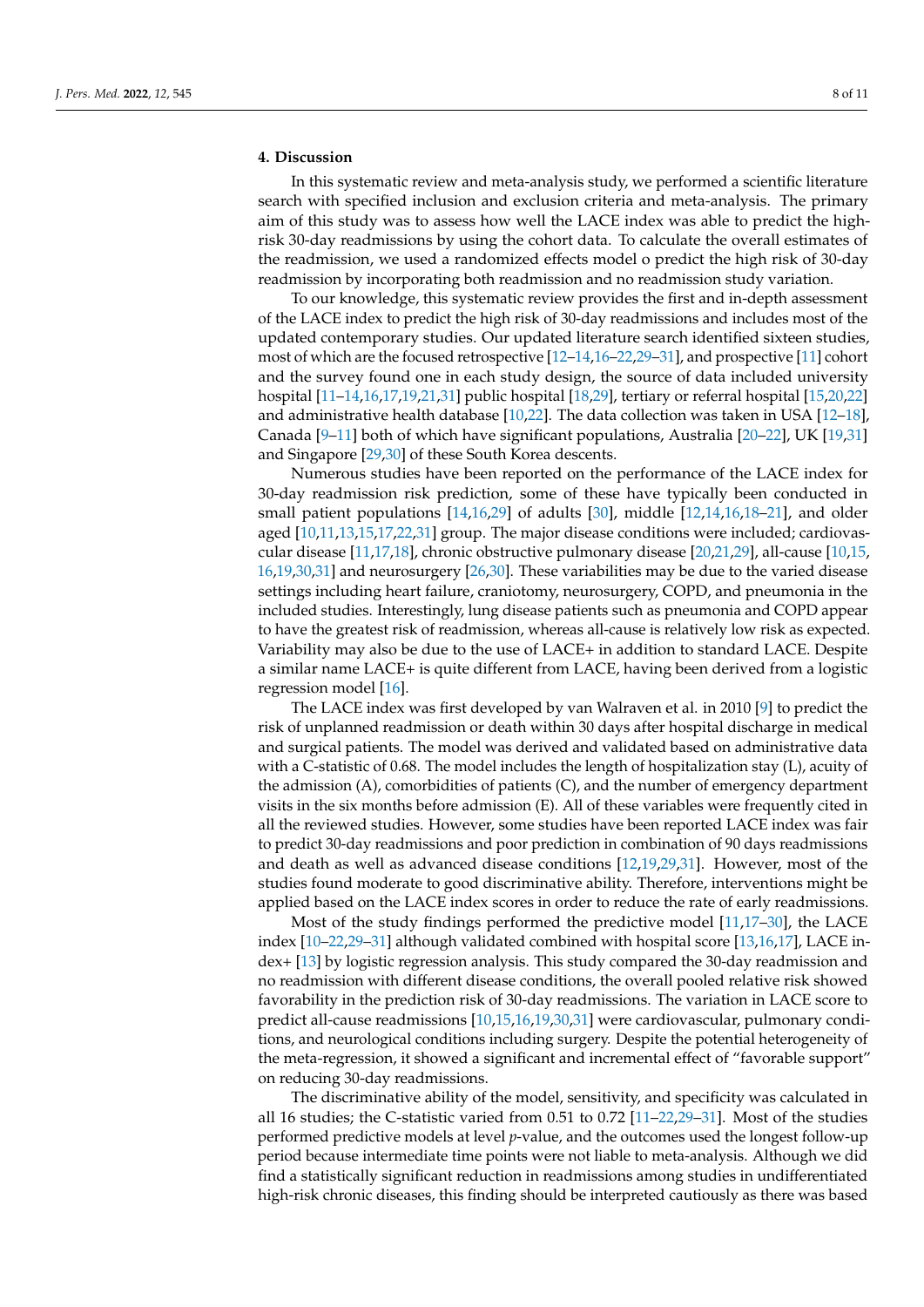on heterogeneity, making interpretation of the composite risk ratio less clear. However, the fact that model accuracy and discriminatory power can be made by testing different predictor variables from routinely collected Electronic medical record (EMR) data may indicate the accuracy of locally relevant clinical or sociodemographic factors.

Our review findings are consistent with the LACE index to predict a high risk of 30-day readmissions. This may have been underestimated in the hospital data used in this review study as the death history of the patients was not added to the data (unless a patient died during index admission). Therefore, it would not be possible to consider the impact of patient mortality in the findings.

This review study has several strengths, including the fact that it is the first systematic review that uses the LACE index in researching 30-day hospital readmissions and the potential utility in facilitating adoption in different countries, including South Korea. LACE index could also act as a decision support tool for physicians that could help them determine whether or not to release an inpatient and to intervene to prevent readmissions.

Future studies within a South Korean population could utilize a retrospective cohort to generate additional variables for regression into the LACE index to create a LACE+ K index with added predictive power and utility in the Korean context.

## **5. Conclusions**

Numerous tools and models have been developed to predict hospital readmissions. However, some models are promising and easy to use with adequate discrimination such as the LACE index. It has never been validated in the South Korean population. Therefore, we carried out an updated systematic review and meta-analysis of the use of LACE to predict 30-day readmission with the expectation that it will facilitate the adoption of the algorithm within South Korean hospitals. Our systematic review had a comparable ability to predict the 30-day readmission by using the LACE index for the patients admitted with cardiopulmonary diseases in an acute care setting. It has the advantage of being available to identify the patients at high risk of readmission to receive interventions and potentially avoidable readmission The LACE index can be applied to all hospitals that strive to optimize value-based medical care. This finding will help healthcare provisions and professionals to reduce 30-day readmissions by giving them insight into implementing it in the most effective strategies identified in this review.

#### **6. Limitations**

Our study has some limitations. First, an extensive systematic review was limited in some eligible studies that were published in English with full-text access. Second, the outcome of the predictive models was restricted to 30-day readmissions with four variables, future studies can utilize 90-day or one-year readmissions to get the exact consistency of predictions by adding the supportive additional variables. Third, metaanalyses are performed based on the heterogeneous cohort data, target population, source of data, period, and sample size at the country level. Fourth, all the reviewed studies have limited samples within the individual hospital which makes the review more open to publication bias. It was noted according to the sample size and reported in Table [1.](#page-4-0) However, certain inherent flaws are associated with it such as the selection of studies. The LACE index identifies patients at risk of readmission, but it does not necessarily enable the determination of the factors leading to readmission in specific cases. As this is the first systematic review to address the LACE index, we have no comparable systematic reviews to benchmark against. Also, this study only reviewed studies showing successful 30-day readmission risk prediction with the LACE index.

**Supplementary Materials:** The following supporting information can be downloaded at: [https://www.](https://www.mdpi.com/article/10.3390/jpm12040545/s1) [mdpi.com/article/10.3390/jpm12040545/s1,](https://www.mdpi.com/article/10.3390/jpm12040545/s1) Table S1: PRISMA statement; Table S2: Search strategies.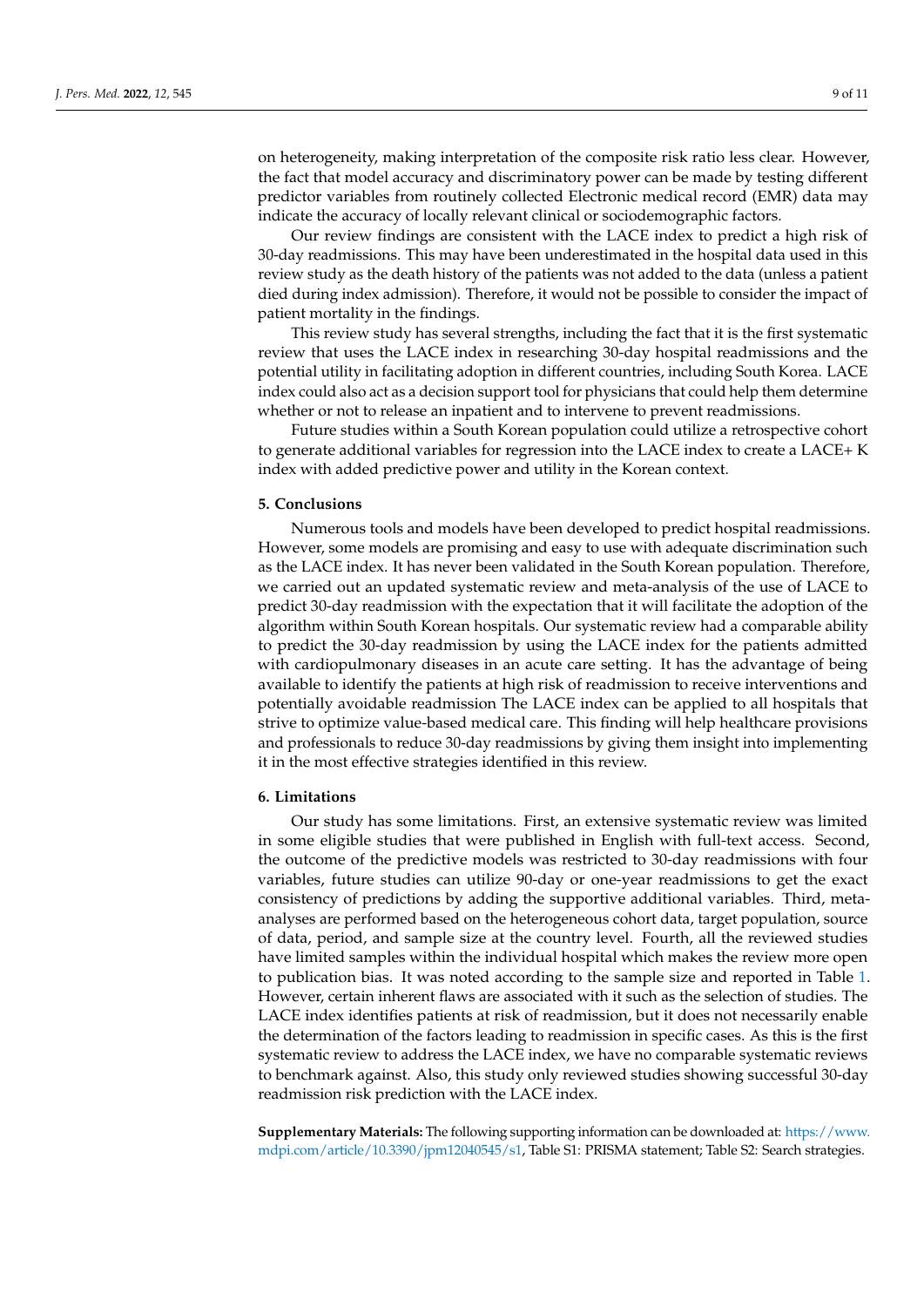**Author Contributions:** Conceptualization: V.R.; Data curation: J.S., V.R., W.H.; Formal analysis: V.R., J.S., W.H.; Methodology and Validation: W.H., J.S.,T.H.K., S.G.L.; Resources and Supervision: T.H.K., S.G.L.; Writing original draft: V.R.; Writing—review & editing: W.H., J.S., T.H.K., S.G.L. All authors have read and agreed to the published version of the manuscript.

**Funding:** The authors received no financial support for the research.

**Institutional Review Board Statement:** This study did not require ethical approval. However, this systematic review was registered with the International Prospective Register of Systematic Reviews (PROSPERO, CRD442021284055).

**Informed Consent Statement:** Not applicable.

**Data Availability Statement:** The data presented in this study are available on request from the corresponding author.

**Conflicts of Interest:** The authors declare no conflict of interest.

## **References**

- <span id="page-9-0"></span>1. Hospital Readmissions—Healthcare.gov Glossary. Available online: [https://www.healthcare.gov/glossary/hospital](https://www.healthcare.gov/glossary/hospital-readmissions/)[readmissions/](https://www.healthcare.gov/glossary/hospital-readmissions/) (accessed on 10 December 2021).
- <span id="page-9-1"></span>2. Ashton, C.M.; Del Junco, D.J.; Souchek, J.; Wray, N.P.; Mansyur, C.L. The association between the quality of inpatient care and early readmission. *Med. Care* **1997**, *35*, 1044–1059. [\[CrossRef\]](http://doi.org/10.1097/00005650-199710000-00006) [\[PubMed\]](http://www.ncbi.nlm.nih.gov/pubmed/9338530)
- <span id="page-9-2"></span>3. Weiss, A.J.; Jiang, H.J. Overview of Clinical Conditions with Frequent and Costly Hospital Readmissions by Payer, 2018. HCUP Statistical Brief #278 [Internet]. Healthcare Cost and Utilization Project—HCUP-us.ahrq.gov. Agency for Healthcare Research and Quality, Rockville, MD, USA. 2021. Available online: [https://www.hcup-us.ahrq.gov/reports/statbriefs/sb278-Conditions-](https://www.hcup-us.ahrq.gov/reports/statbriefs/sb278-Conditions-Frequent-Readmissions-By-Payer-2018.pdf)[Frequent-Readmissions-By-Payer-2018.pdf](https://www.hcup-us.ahrq.gov/reports/statbriefs/sb278-Conditions-Frequent-Readmissions-By-Payer-2018.pdf) (accessed on 10 December 2021).
- <span id="page-9-3"></span>4. The Canadian Institute for Health Information (CIHI), 2019–2020: Patients Urgently Readmitted to Hospital within 30 Days of Discharge. Available online: <https://www.cihi.ca/en/indicators/all-patients-readmitted-to-hospital> (accessed on 19 October 2021).
- <span id="page-9-4"></span>5. Australian Commission on Safety and Quality in Health Care. National Core, Hospital-Based Outcome Indicator Specification. Available online: [https://www.safetyandquality.gov.au/publications-and-resources/resource-library/national-core-hospital](https://www.safetyandquality.gov.au/publications-and-resources/resource-library/national-core-hospital-based-outcome-indicator-specification/)[based-outcome-indicator-specification/](https://www.safetyandquality.gov.au/publications-and-resources/resource-library/national-core-hospital-based-outcome-indicator-specification/) (accessed on 15 December 2021).
- <span id="page-9-5"></span>6. NHS Digital [Internet]; Indicator Quality Improvement; Emergency Readmissions within 30 Days of Discharge from Hospital. Available online: [https://digital.nhs.uk/data-and-information/publications/statistical/ccg-outcomes-indicator-set/march-](https://digital.nhs.uk/data-and-information/publications/statistical/ccg-outcomes-indicator-set/march-2020/domain-3-helping-people-to-recover-from-episodes-of-ill-health-or-following-injury-ccg/3-2-emergency-readmissions-within-30-days-of-discharge-from-hospital)[2020/domain-3-helping-people-to-recover-from-episodes-of-ill-health-or-following-injury-ccg/3-2-emergency-readmissions](https://digital.nhs.uk/data-and-information/publications/statistical/ccg-outcomes-indicator-set/march-2020/domain-3-helping-people-to-recover-from-episodes-of-ill-health-or-following-injury-ccg/3-2-emergency-readmissions-within-30-days-of-discharge-from-hospital)[within-30-days-of-discharge-from-hospital](https://digital.nhs.uk/data-and-information/publications/statistical/ccg-outcomes-indicator-set/march-2020/domain-3-helping-people-to-recover-from-episodes-of-ill-health-or-following-injury-ccg/3-2-emergency-readmissions-within-30-days-of-discharge-from-hospital) (accessed on 22 December 2021).
- <span id="page-9-6"></span>7. McIlvennan, C.K.; Eapen, Z.J.; Allen, L.A. Hospital readmissions reduction program. *Circulation* **2015**, *131*, 1796–1803. [\[CrossRef\]](http://doi.org/10.1161/CIRCULATIONAHA.114.010270) [\[PubMed\]](http://www.ncbi.nlm.nih.gov/pubmed/25986448)
- <span id="page-9-7"></span>8. Boyle, J.; Le Padellec, R.; Ireland, D. Statewide validation of a patient admissions prediction tool. In Proceedings of the 2010 Annual International Conference of the IEEE Engineering in Medicine and Biology, Buenos Aires, Argentina, 31 August–4 September 2010; Volume 2010, pp. 3887–3890.
- <span id="page-9-9"></span>9. Van Walraven, C.; Dhalla, I.A.; Bell, C.; Etchells, E.; Stiell, I.G.; Zarnke, K.; Austin, P.C.; Forster, A.J. Derivation, and validation of an index to predict early death or unplanned readmission after discharge from hospital to the community. *Can. Med. Assoc. J.* **2010**, *182*, 551–557. [\[CrossRef\]](http://doi.org/10.1503/cmaj.091117)
- <span id="page-9-8"></span>10. Gruneir, A.; Dhalla, I.A.; van Walraven, C.; Fischer, H.D.; Camacho, X.; A Rochon, P.; Anderson, G.M. Unplanned readmissions after hospital discharge among patients identified as being at high risk for readmission using a validated predictive algorithm. *Open Med.* **2011**, *5*, e104–e111.
- <span id="page-9-10"></span>11. Yazdan-Ashoori, P.; Lee, S.F.; Ibrahim, Q.; Van Spall, H.G. Utility of the LACE index at the bedside in predicting 30-day readmission or death in patients hospitalized with heart failure. *Am. Heart J.* **2016**, *179*, 51–58. [\[CrossRef\]](http://doi.org/10.1016/j.ahj.2016.06.007)
- <span id="page-9-11"></span>12. Caplan, I.F.; Zadnik Sullivan, P.; Glauser, G.; Choudhri, O.; Kung, D.; O'Rourke, D.M.; Osiemo, B.; Goodrich, S.; McClintock, S.D.; Malhotra, N.R.; et al. The LACE+ index fails to predict 30–90-day readmission for supratentorial craniotomy patients: A retrospective series of 238 surgical procedures. *Clin. Neurol. Neurosurg.* **2019**, *182*, 79–83. [\[CrossRef\]](http://doi.org/10.1016/j.clineuro.2019.04.026)
- <span id="page-9-12"></span>13. Ibrahim, A.M.; Koester, C.; Al-Akchar, M.; Tandan, N.; Regmi, M.; Bhattarai, M.; Al-Bast, B.; Kulkarni, A.; Robinson, R. HOSPITAL Score, LACE Index and LACE+ Index as predictors of 30-day readmission in patients with heart failure. *BMJ Evid.-Based Med.* **2020**, *25*, 166–167. [\[CrossRef\]](http://doi.org/10.1136/bmjebm-2019-111271)
- <span id="page-9-13"></span>14. Linzey, J.R.; Foshee, R.L.; Srinivasan, S.; Fiestan, G.O.; Mossner, J.M.; Gemmete, J.J.; Burke, J.F.; Sheehan, K.M.; Rajajee, R.; Pandey, A.S. The predictive value of the hospital score and Lace Index for an adult neurosurgical population: A prospective analysis. *World Neurosurg.* **2020**, *137*, e166–e175. [\[CrossRef\]](http://doi.org/10.1016/j.wneu.2020.01.117)
- <span id="page-9-14"></span>15. Miller, W.D.; Nguyen, K.; Vangala, S.; Dowling, E. Clinicians can independently predict 30-day hospital readmissions as well as the LACE index. *BMC Health Serv. Res.* **2018**, *18*, 32. [\[CrossRef\]](http://doi.org/10.1186/s12913-018-2833-3)